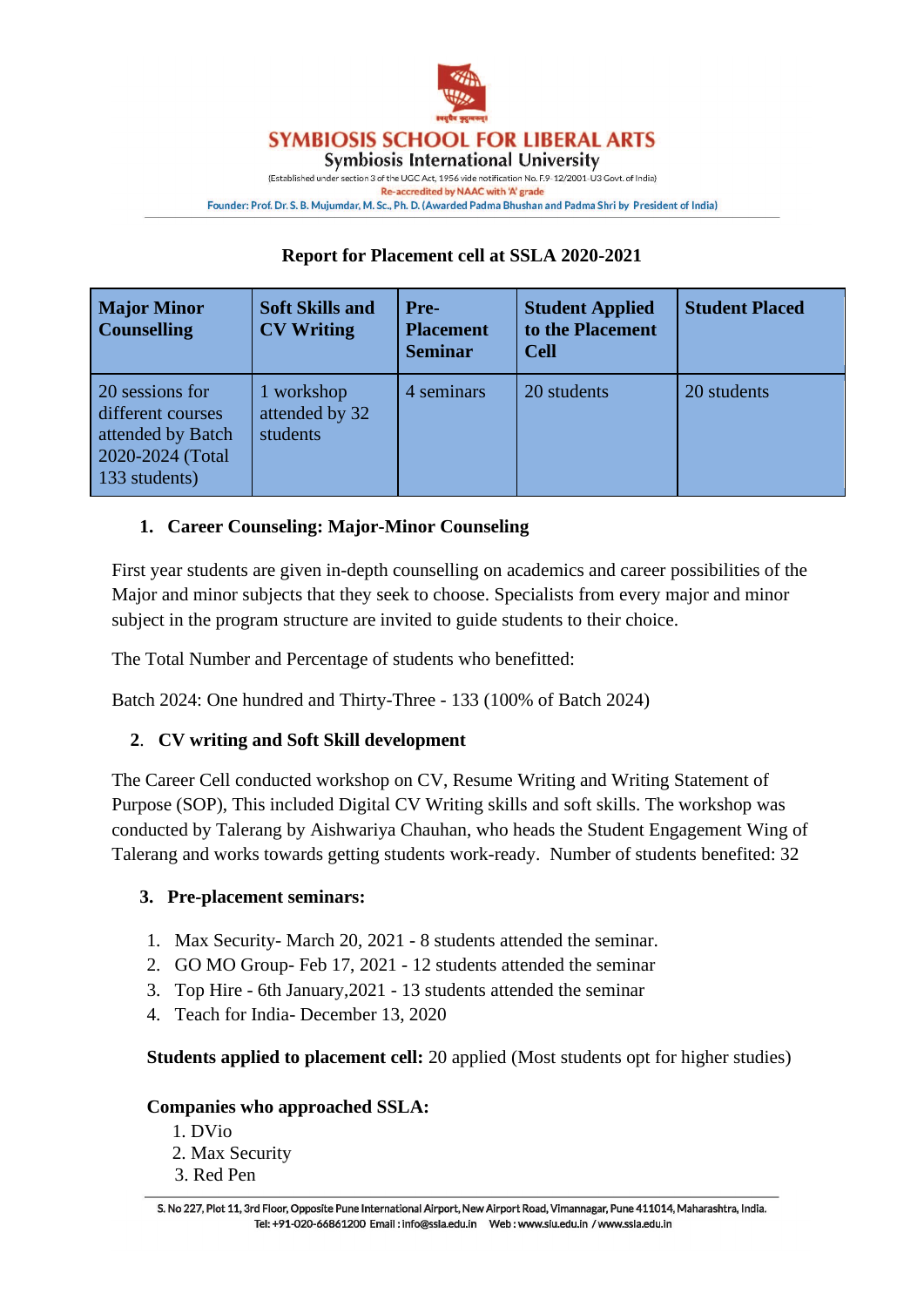

# **SYMBIOSIS SCHOOL FOR LIBERAL ARTS**

#### **Symbiosis International University**

(Established under section 3 of the UGC Act, 1956 vide notification No. F.9-12/2001-U3 Govt. of India)

Re-accredited by NAAC with 'A' grade Founder: Prof. Dr. S. B. Mujumdar, M. Sc., Ph. D. (Awarded Padma Bhushan and Padma Shri by President of India)

- 4. Talent Basket
- 5. GO MO Group
- 6. ALSiSAR
- 7. Superset (Campus Placement platform)
- 8. Acadecraft
- 9. Gandhi Fellowship
- 10.Vibe Projects
- 11.Teach for India
- 12. Axis Bank
- 13. Extentia
- 14. Young Professionals under Ministry of AYUSH, Govt. of India
- 15. Spectal Management
- 16. Tata Group 2020
- 17. Virtual Mega Internship and Placement Drive 2020
- 18. Joint Secretary, Govt of India
- 19. Top Hire
- 20. Zensar
- 21. Penguin Press Group
- 22. SSLA, PUNE <> Superset | Automate placements management | India's most adopted platform
- 23. MCCIA is hosting an exclusive event focusing on the EdTech segment
- 24. Journalism work opportunity Data Tech Vibe and MarTech Vibe
- 25. OML
- 26. Work Opportunity in the Ministry of Women & Child Development

## **Companies Approached by SSLA:**

- 1. Talerang
- 2. Pratham
- 3. Sangath
- 4. Mariwala Health Initiative
- 5. International Center for Research on Women (ICRW)
- 6. Centre for Addiction and Mental Health
- 7. Observer Research Foundation
- 8. Centre for Social and Economic Progress
- 9. Red Pen
- 10. Smile Foundation India
- 11. Central Square Foundation
- 12. Praxis
- 13. Eklavya
- 14. Auroville Consulting
- 15. Centre for Development Studies and Activities
- 16. Center for Migration and International Relations (CMIR)
- 17. Maritime Research Centre